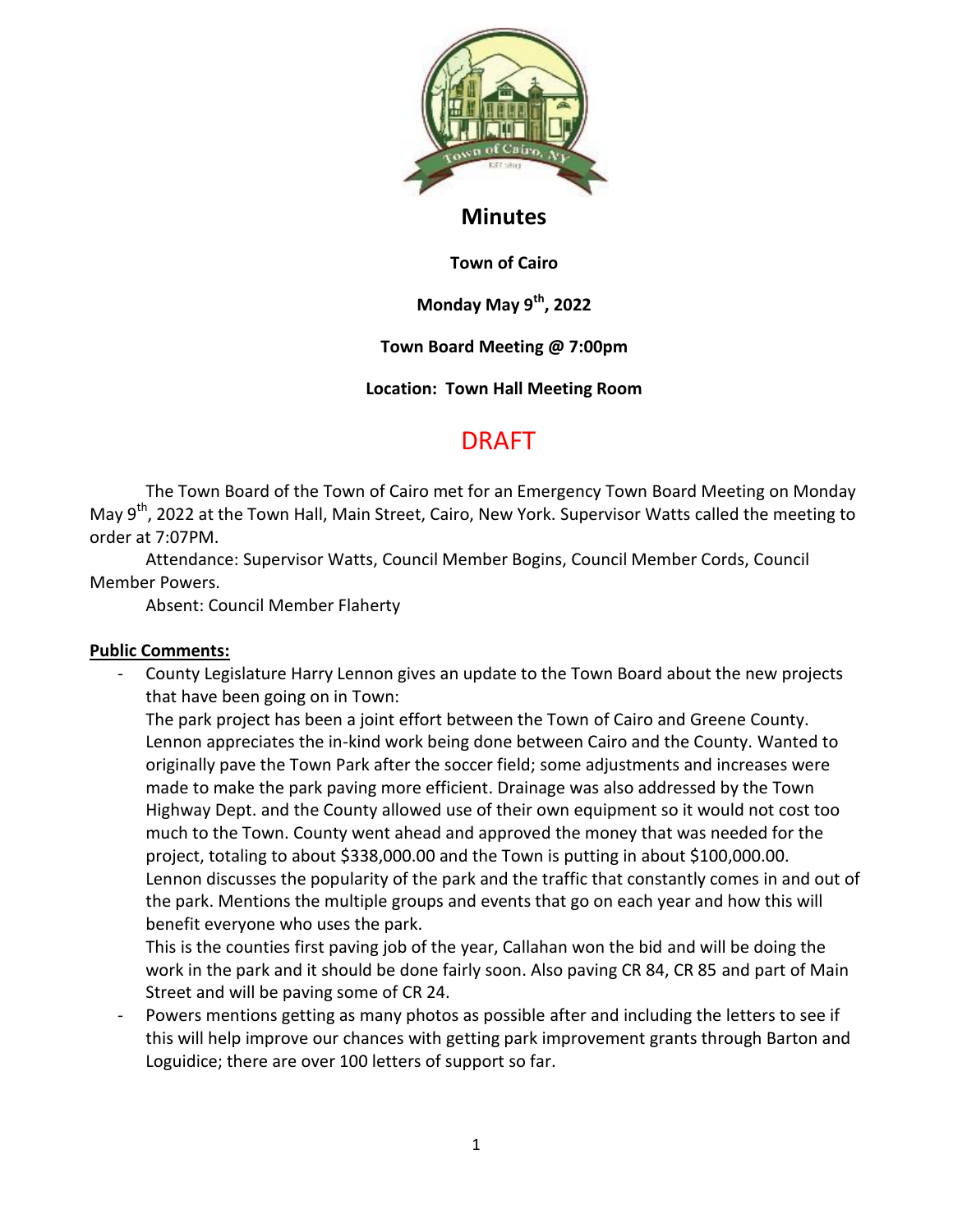- Lennon hopes to bring the recycling center containers back to the residents, but the Town must do their due diligence to make sure items not allowed are not dumped or else the center will be closed for good.
- Watts mentions paving near the 4H building since it was not in the original plans. *Resolution No. 2022-123*
- Waiting on Barton and Loguidice for pricing/quotes on the Heating and A/C unit for the Town Hall. Price range of hopefully \$150,000.00-\$200,000.00. B&L need to collect and send out specs and then get everything out to bid.
- Lennon then addresses Jerome Avenue and the drain problem that have been going on for a long period of time; this will hopefully be worked on this year.
- Watts mentions the needs for the jackets for the ambulance dept. an increase from \$700.00 to \$958.00. *Resolution No. 2022-124*
- Powers brings up the house on Main Street across from the Family Dollar. How there is a squatter in the house according to the neighbors on the neighboring road and what can be done about this since it is claimed that taxes have not been paid on the property and it has trash everywhere. Would like to know what may be done with this property, Lennon says the County will be auctioning off foreclosed buildings for the first time since COVID, maybe something will get done with it then. Have the neighbors call the Treasurer's Office to see if anything else can be done.
- Lennon addresses EMT's in Greene County and how the County is short. The County will be offering to pay for future EMT trainings and certifications, however this will be paid for if the individual(s) work in the County for 18 months, average cost is \$800.00-\$1,000.00 dollars that the County will pay per individual.
- Watts addresses the bookkeeper resignation and the 8 people who applied and interviewed. None were qualified and the Town would have to increase the pay to have a new person come in and be trained and possibly spend more money on trainings instead of keeping the original bookkeeper and giving her a raise. Costs less to keep the same person and give them a raise in the long run. Most applicants were requesting \$70,000.00 or more, current bookkeeper will be making just under this, with her experience. *Resolution No. 2022-125*
- Janice, the Assessor, addresses the board on the raises being given; she thanks the board for the raises, wants to make sure that all employees are taken care of. Shows the board the money she got during assessment time last year, which was an increase of 9 million dollars and the current tentative increase for this year is another 9 million dollars. Harry Lennon compliments Janice for bringing money to the Town.
- Art Evans, Highway Superintendent, mentions that the Board is going to hear from the employees in his dept. due to the recent contract negotiations. Watts says due to his budget cuts from last year, they couldn't exceed what was already there.
- Discussion continues on the cost of everything that keeps increasing and the back order of items, pavement costs, paint for the fountain, new lawn mowers, new trucks, fixing transmissions, fixing highway equipment, needing pieces for other vehicles that cannot be found, etc.
- Bogins mentions looking into help from the State, OGS other State websites where they have vehicles and other items for sale. This was done before by past Highway Super, Robert Hempstead, didn't work out to well.
- Mention of other things that the Board needs to address, property in Town that was approved to be bought and what to do with, etc.….moving on to resolutions.